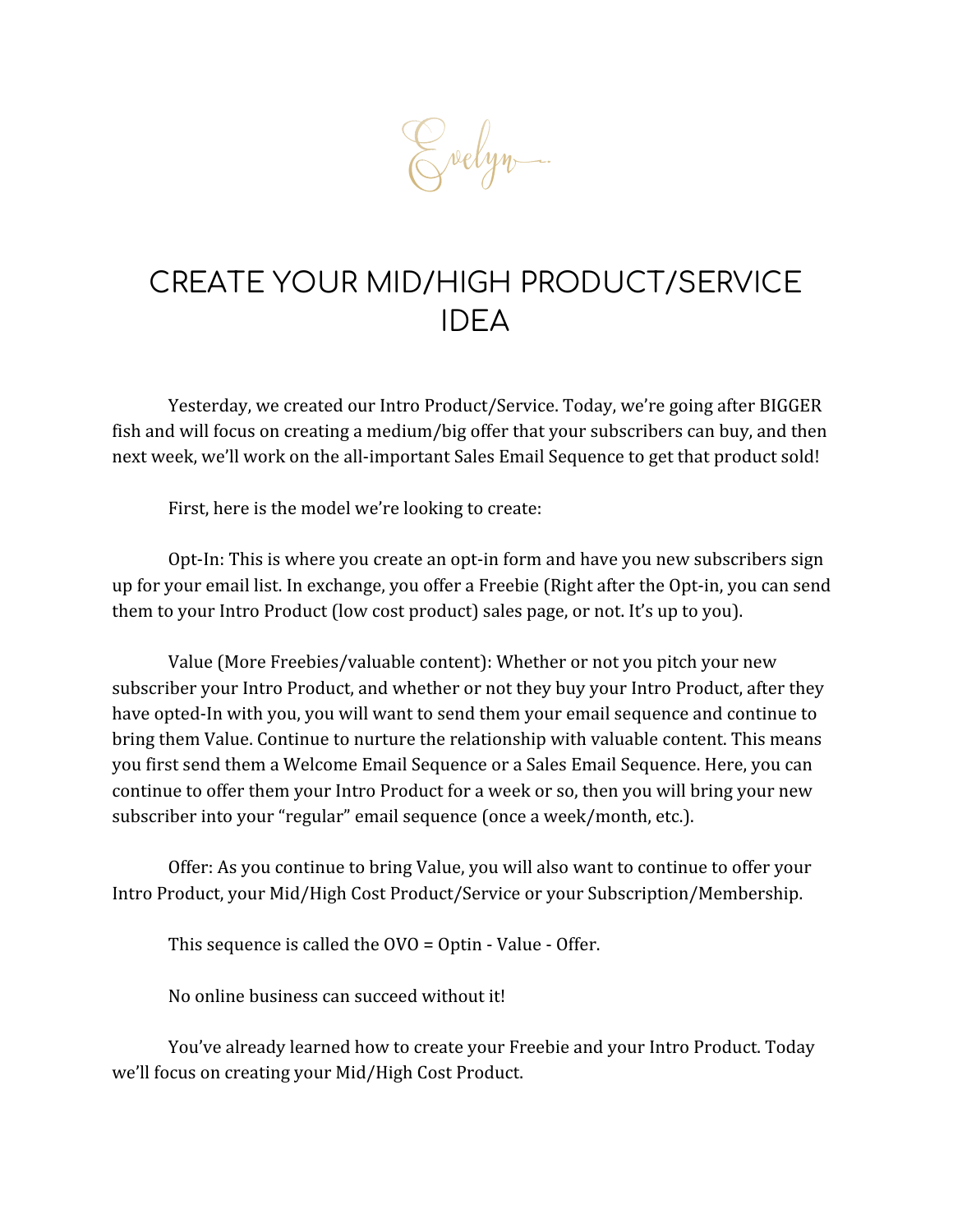First, what is a Mid/High Cost Product exactly?

It can be anything from a course, to a program, to coaching with you, to a group program, to products, or other. It is a product that can cost anywhere between \$50-\$999 (Mid-Priced Product) to upwards of thousands or tens of thousands of dollars (High Ticket Products).

Remember, your Mid/High Cost Product *must* relate to your Freebie and your Intro Product. The more closely related, the better it will sell.

Mid and High-ticket items are a high-value and mid to high-priced product or service. They cost a bit of money and offer buyers a high value.

These things can include mid-to-high-cost products like furniture, jewelry, and high-end bikes, or even cars. Or they could be services like coaching, webinars, trainings, and seminars.

When you focus on building your email list, you will be in a perfect position to sell mid-to-high cost products and services because you are creating a sales funnel… or in other words, a system that brings prospects to you and gives you the opportunity to nurture the relationship with your prospects and sell to them over and over again.

A sales funnel is the totality of all the steps in your Email List, including your opt-in page, your Freebie, your Intro Product and High-Cost Product/Service.

This series of steps leads a potential customer or client to a purchase decision.

Here's something to think about: customers/clients who buy products or services at higher prices are usually much more invested in the product or service and much more likely to have higher levels of success with those products or services, which is why high-ticket items are great for businesses.

Mid and High Ticket Offers are great to:

Help you make more profits per sale Help you spend less on overhead cost

Typically, mid and higher ticket products or services are the most profitable ones because they pay for themselves. This is one reason why entrepreneurs start selling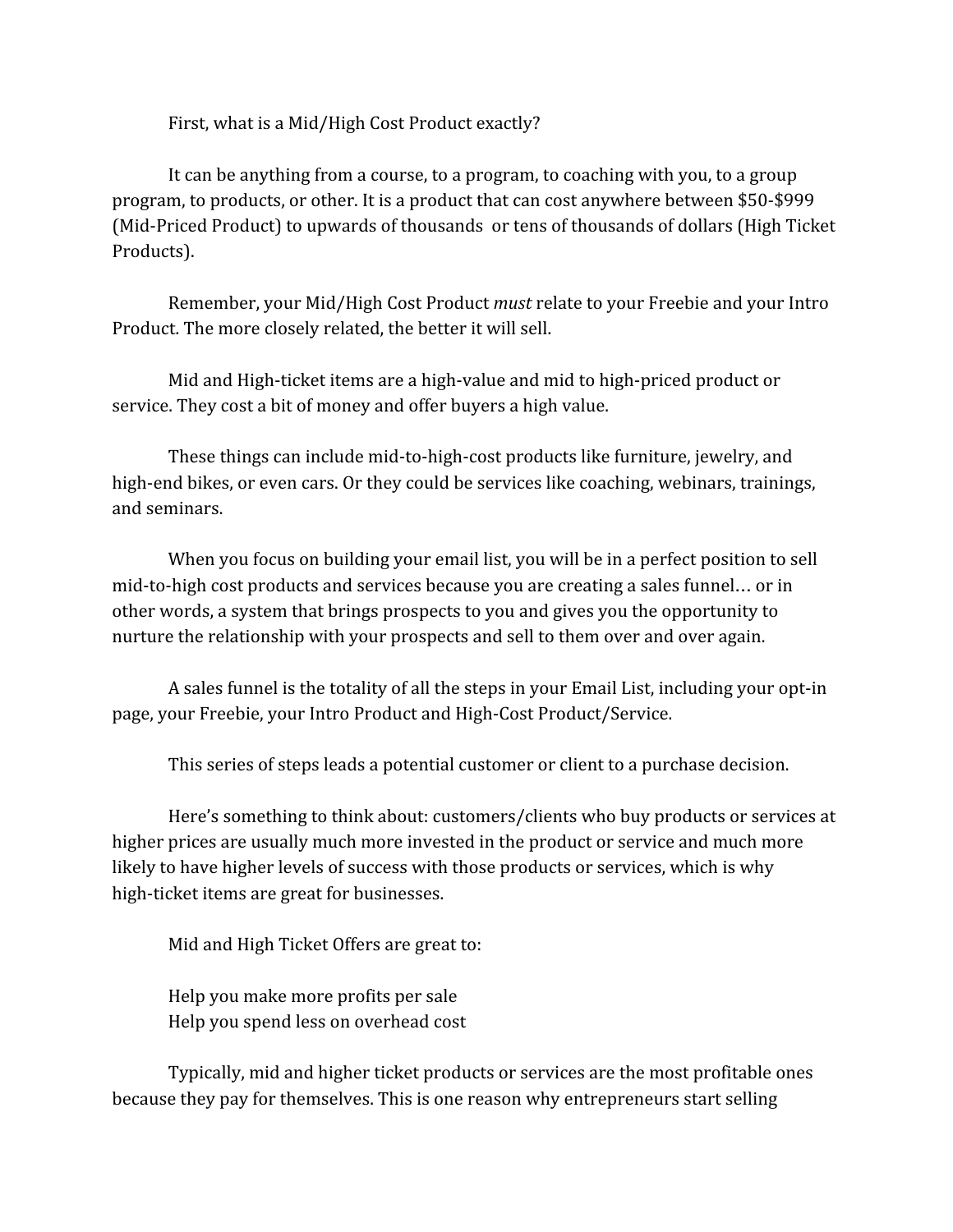high-ticket items in the first place. They need *fewer* sales in order to meet their financial goals.

There's a much greater potential for dramatically increasing your monthly and yearly revenue growth when you offer mid to high-ticket items.

Generating mid-to-high-ticket sales requires you to nurture the relationship more with your customer/client than with a Freebie or your Intro Product. This is why building your email list is SO IMPORTANT!

Now let's take a few moments to look at a couple of very successful High Ticket Offers:

# MICHAEL ROZBRUCH'S CPA TRAINING PROGRAM (INFO PRODUCT) \$1,500



Michael Rozbruch is a tax expert and entrepreneur. He created Michael Rozbruch's Tax and Business Solutions Academy, and works with attorneys, IRS enrolled agents, and CPAs to manage their finances and avoid money pitfalls.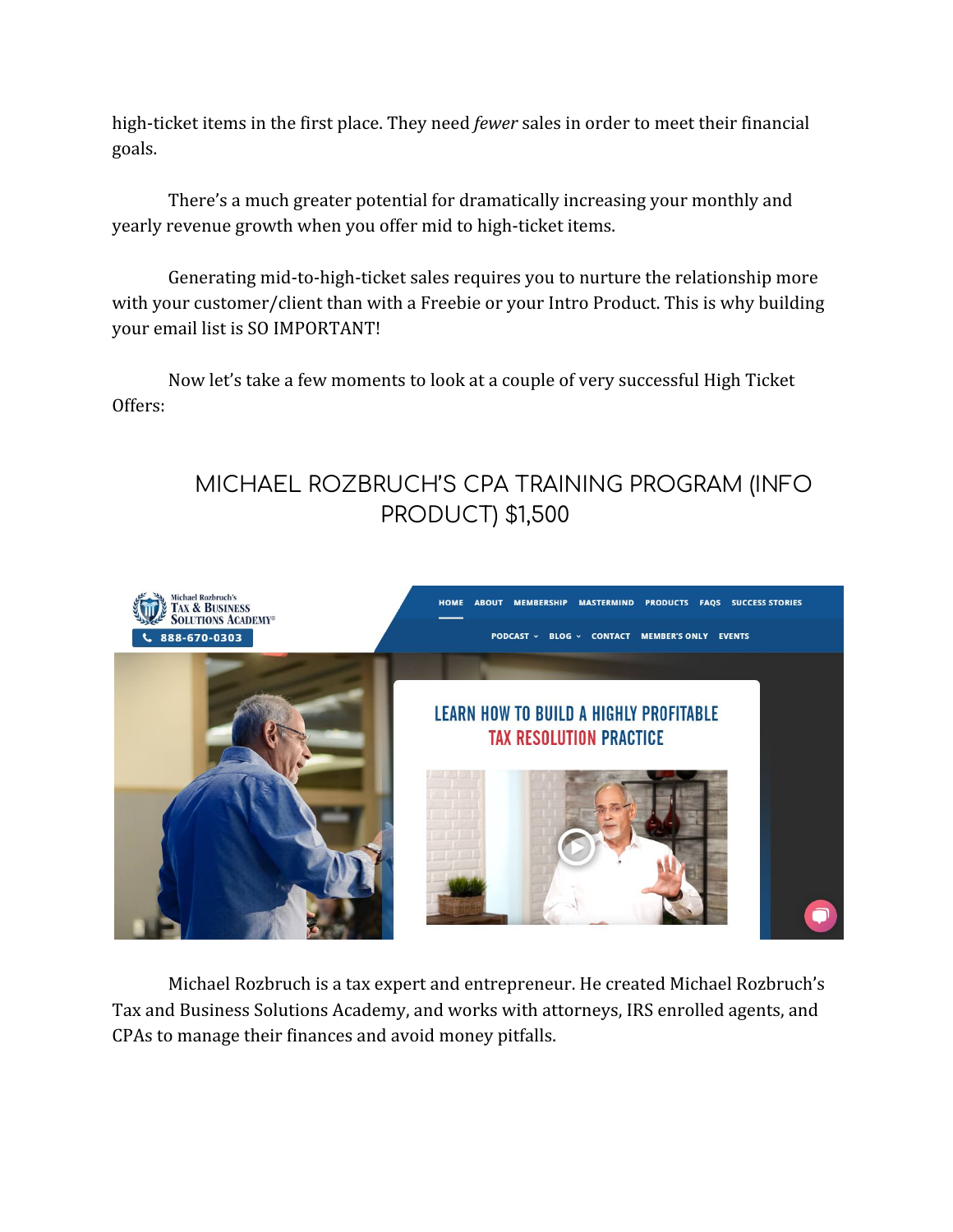In addition to owning a \$23 million tax resolution firm that's generated 168 consecutive months of revenue growth, Rozbruch also does training programs, conferences, and consulting as well.

His sales funnel for the CPA training program is valued at \$1,500. Now let's review how this high-ticket sales strategy is structured…

#### **Step #1: Webinar Registration Page**

Hosting a webinar is an effective way to sell high-ticket offers. Rozbruch hosted a live training webinar to get people interested in the product launch for his training program.

He used affiliates, emails to his internal list, and Facebook ads to promote the webinar. 3,000 people registered for it.

## **Step #2: Thank You Page With Product Offer**

His thank you page for signing up for the training was more than mere courtesy. It included a one-time press release template offer valued at \$197. Of those who signed up for the free training, 139 customers took advantage of the offer, netting him \$27,383.

#### **Step #3: Automated Email Follow-Ups**

To drive interest before the event, Rozbruch sent out 11 follow-up emails. This may seem like a lot, but it was spread out over *three weeks*. If a customer opted in closer to the event, they would receive more emails in a shorter span of time than customers who'd signed up earlier.

Even though only 1,093 people actually attended the webinar live (about a third of those who signed up), his launch brought in \$402,693 in sales for his training program.

This is why building your email list is SO IMPORTANT! So you can send follow-up emails, nurture your relationship with your subscribers, remind them about events/webinars/sales, and drive sales to your business.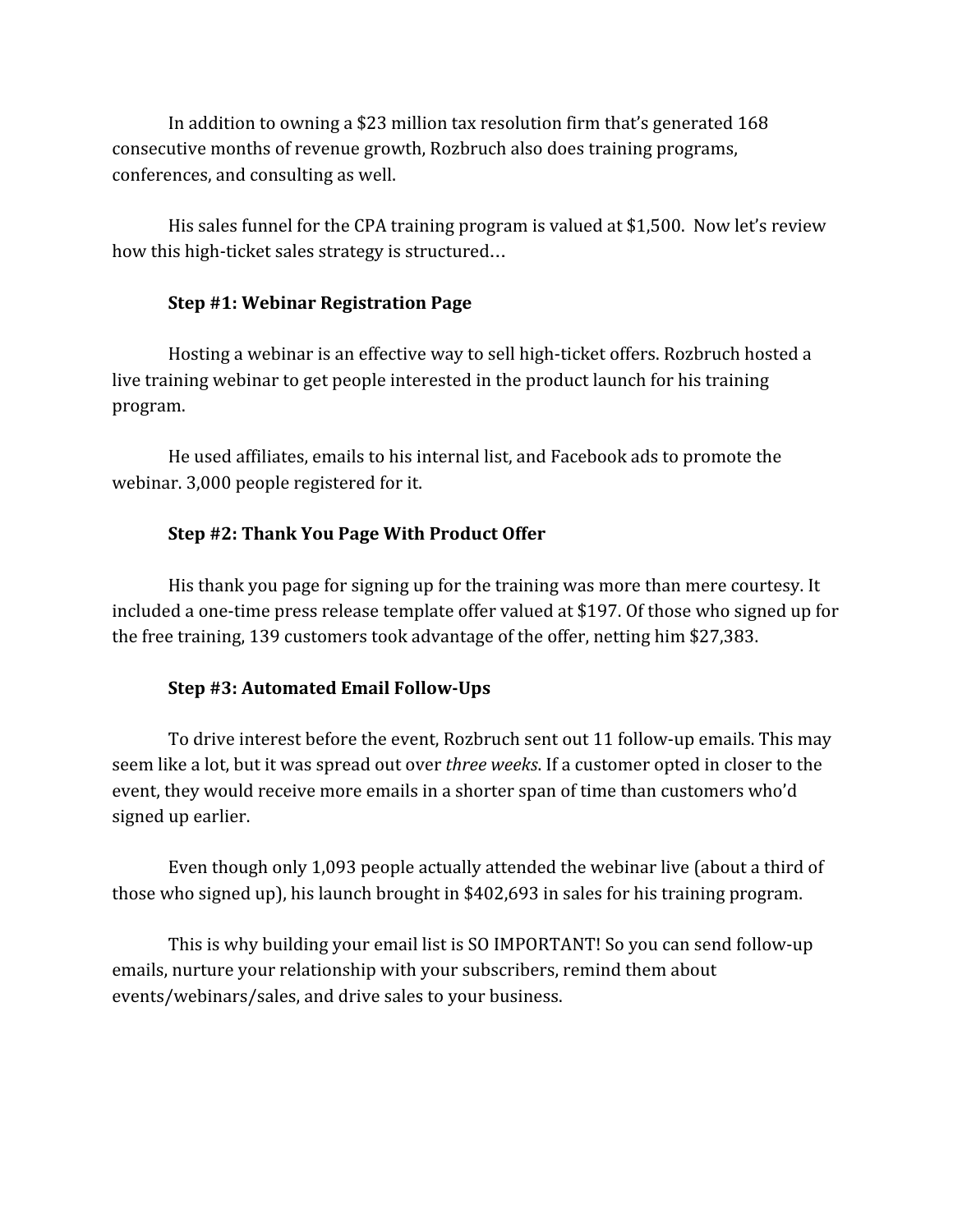# HERE'S ANOTHER GREAT EXAMPLE OF A HIGH-TICKET OFFER:

#### **\$8,000 PER CLIENT SALE FOR COACHING SERVICE**

Winning International is a Coaching service for Coaches that assists leaders in growing their businesses. The company was founded in 2014 by Ryan Magdziarz and he works with dating, finance, fitness, health, life, and business coaches.

The company relies heavily on paid Facebook ads that drive people to their website where they can then opt in and become subscribers of their email list and customers.

For this offer, their Facebook ads promoted a free fitness-related report.

Let's take a look at this high-ticket offer

## **Step #1: Landing Page**

After clicking on the Facebook Ad, when prospects arrive on their Landing Page, they're encouraged to download their Freebie (a template) in exchange for their email address.

## **Step #2: Free Training**

After they have clicked on the Freebie offer, they are taken to another Landing Page that invites them to check out the "Free Training."

## **Step #3: Thank You Page**

After clicking and watching the training, people are redirected to another Landing Page with another Freebie offer to book a free call. The end-goal is to convert the prospect into a paying client.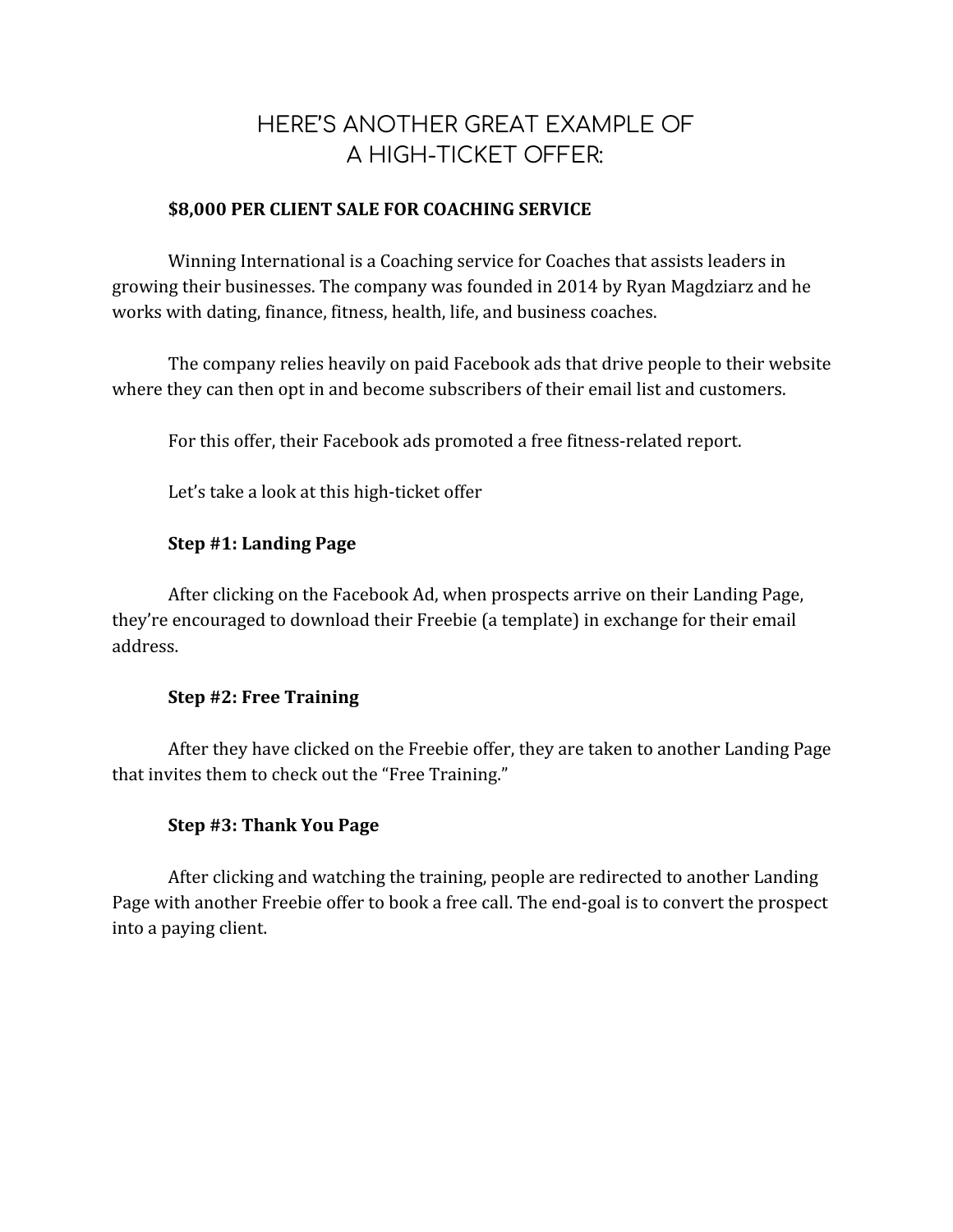

THE **HUFFINGTON** POST

The Sydney Morning Herald

**Ok! Claim My FREE Client Acquisition Call Now >>** 

#### "Are You Ready To Master Client Acquisition & Finally Create An Explosion Of Growth In Your Coaching Business?"

I have a small number of FREE 10n1 Client Mastery Sessions Available to help Coaches understand exactly what Marketing and Client Acquisition Strategies will work Best for Your Business!

Interested in having a session before they're all taken?

**YES! Claim My FREE Client Acquisition Call Now >>** 

To get yours, you'll need to claim it now as spaces are strictly limited. If you're seeing this page, there is still space for you :)

As you can see, when you grow your email list, and when you learn to create offers that are valuable, the sky's the limit!

Usually, a mid-to-high offer will take a little more time to create because it has more content and offers more value. But because of that, you can sell it for more.

# HOW TO CREATE A MID/HGH PRODUCT/SERVICE THAT SELLS!

If you do it right, Mid-to-High Product/Service creation has 6 major phases.

- 1. Idea Creation Phase
- 2. The Detective Phase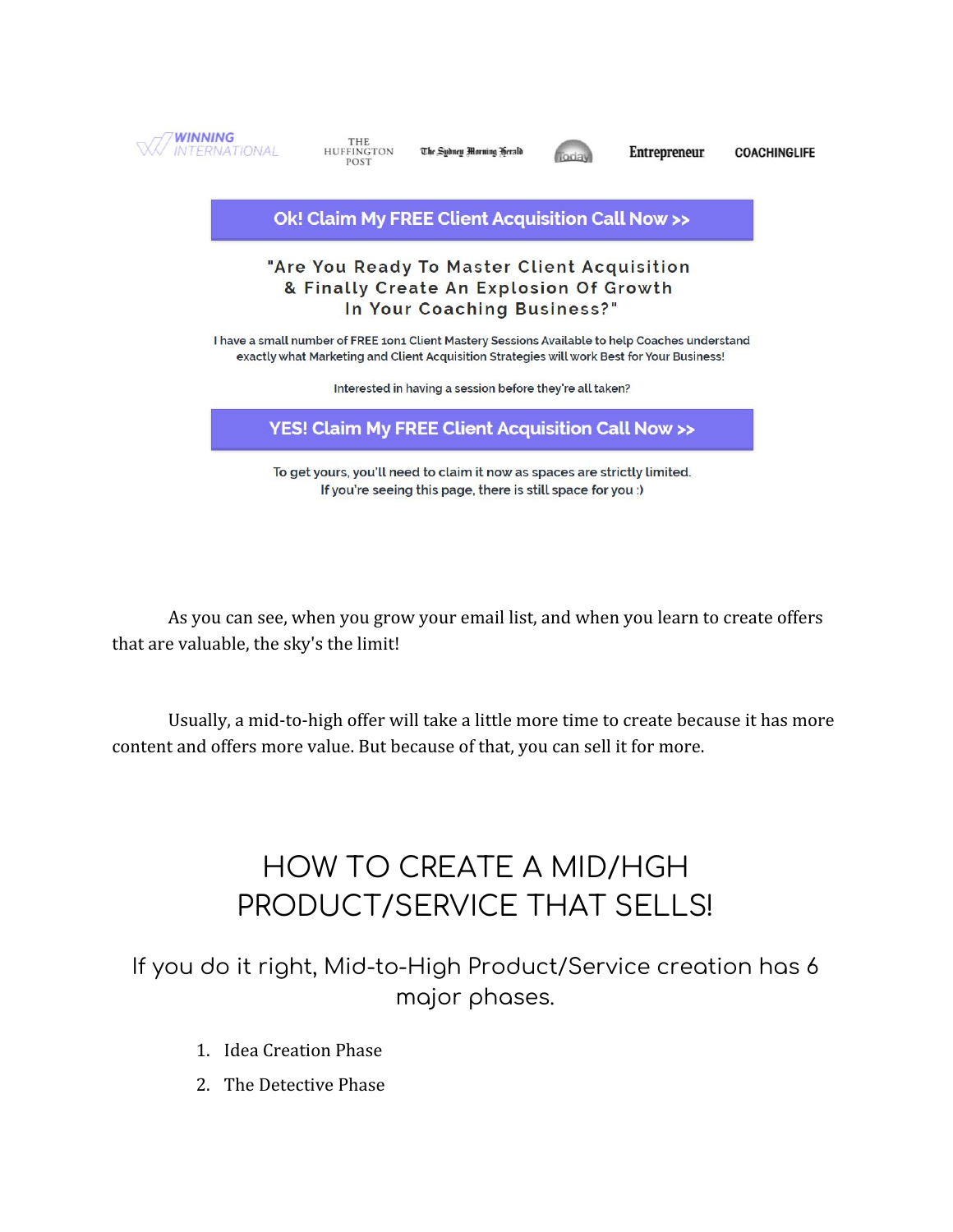- 3. Idea Testing Phase
- 4. Pre-Sell the Product/Service Phase
- 5. Editing and Creation
- 6. Selling (and reselling)

Let's jump right in!

1. Idea Creation Phase

**The first phase** is to create a Product/Service *Idea* that solves your Ideal Customers'/Clients' needs and gives them the benefit (need fulfillment) they are looking for. Remember, people don't buy products. They buy solutions or benefits, something that fulfills a need they have.

Let's say you are a life coach who wants to create a program to help someone gain confidence. This is a great idea! Many struggle with low self confidence and want to feel confident.

However, we have to dig deeper so your Ideal Client will *hear* you and not think twice about buying. But *why* do they want to feel confident? What *need* are they looking to fulfill? Here are a few reasons a potential customer/client might want to feel confident: "I want to feel more confident in dating." (Belongingness and Love Need) Or, "I want to feel more confident in my public speaking abilities because it will make me feel more looked up to." (Esteem Need).

When you discover your Ideal Customers'/Clients' "why," or which *need* they are trying to fulfill, you will have gained the knowledge necessary to communicate in such a clear way to your customer that they will buy from you without a second thought. One thing to consider: you might have nailed down your client's need for now. However, that might change as you enter the gathering information phase. Just keep an open mind!

On the next few pages you'll be brainstorming your Mid/High Cost Product/Service Idea. We'll be brainstorming on names, benefit (which need they will have fulfilled), packaging, appearance, warranty, quality, etc.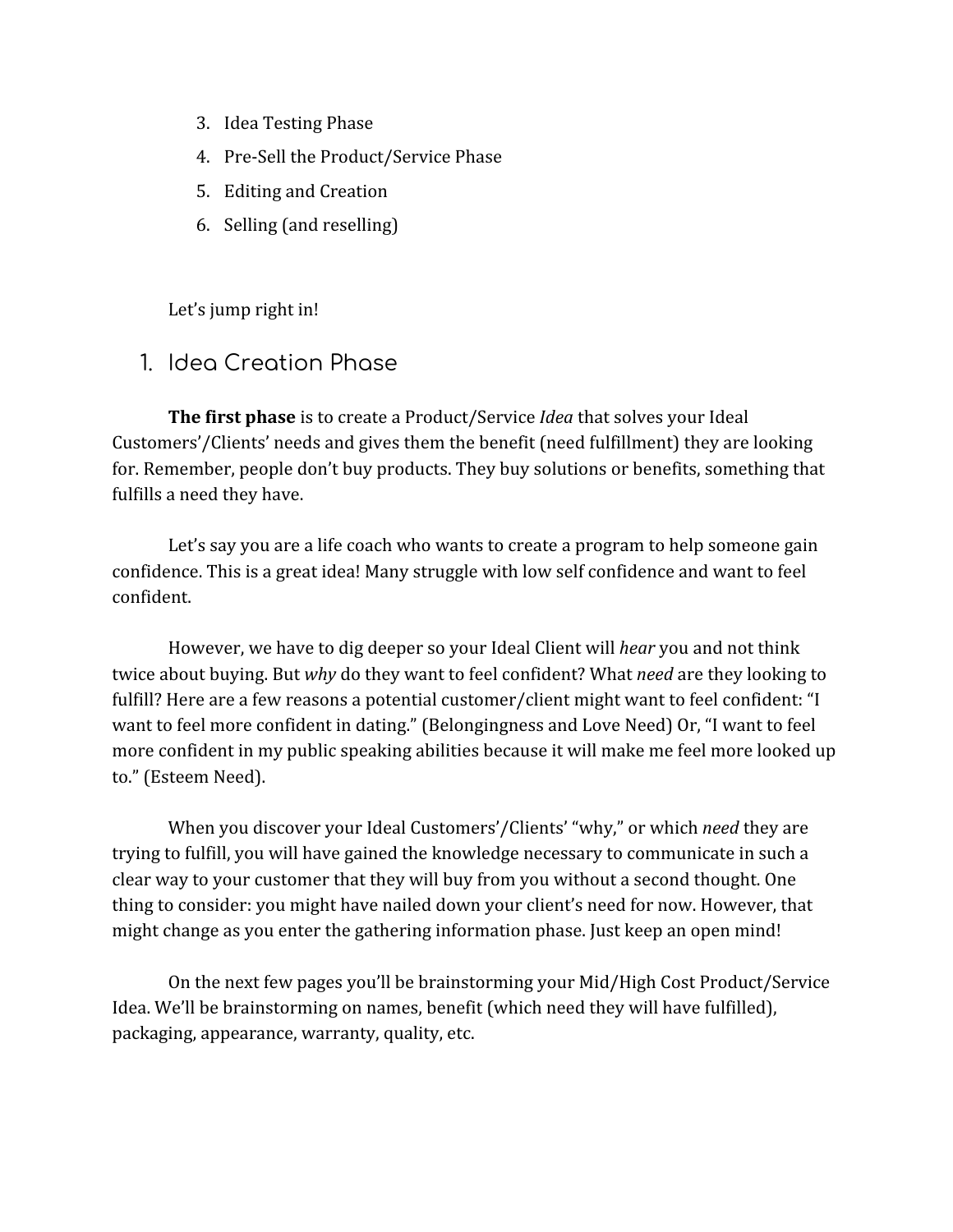Now, think about a Mid/High Cost Product/Services Idea that you would like to sell to the subscribers on your email list.

What is the product/service and what is the benefit or which of the 8 needs does it fulfill? Remember, it can fulfill more than one need!

Now, think of a specific idea for your mid-to-high cost product or service that you feel will solve your customers'/clients' Needs and that will give them the benefit they want.

Make sure to think of a need or problem that your Product/Service is the solution to, or that it gives the benefit that the client/customer wants.

Write down a Mid/High Cost Product/Service you would like to offer:

Benefit/What Need Does it Fulfill?: What will the benefit of your Mid/High Cost Service/Product be? Which of the 8 needs are you trying to fulfill (Survival, Safety, Social, Status, Schooling, Spirituality, Self-Actualization, or Self-Transcendence)?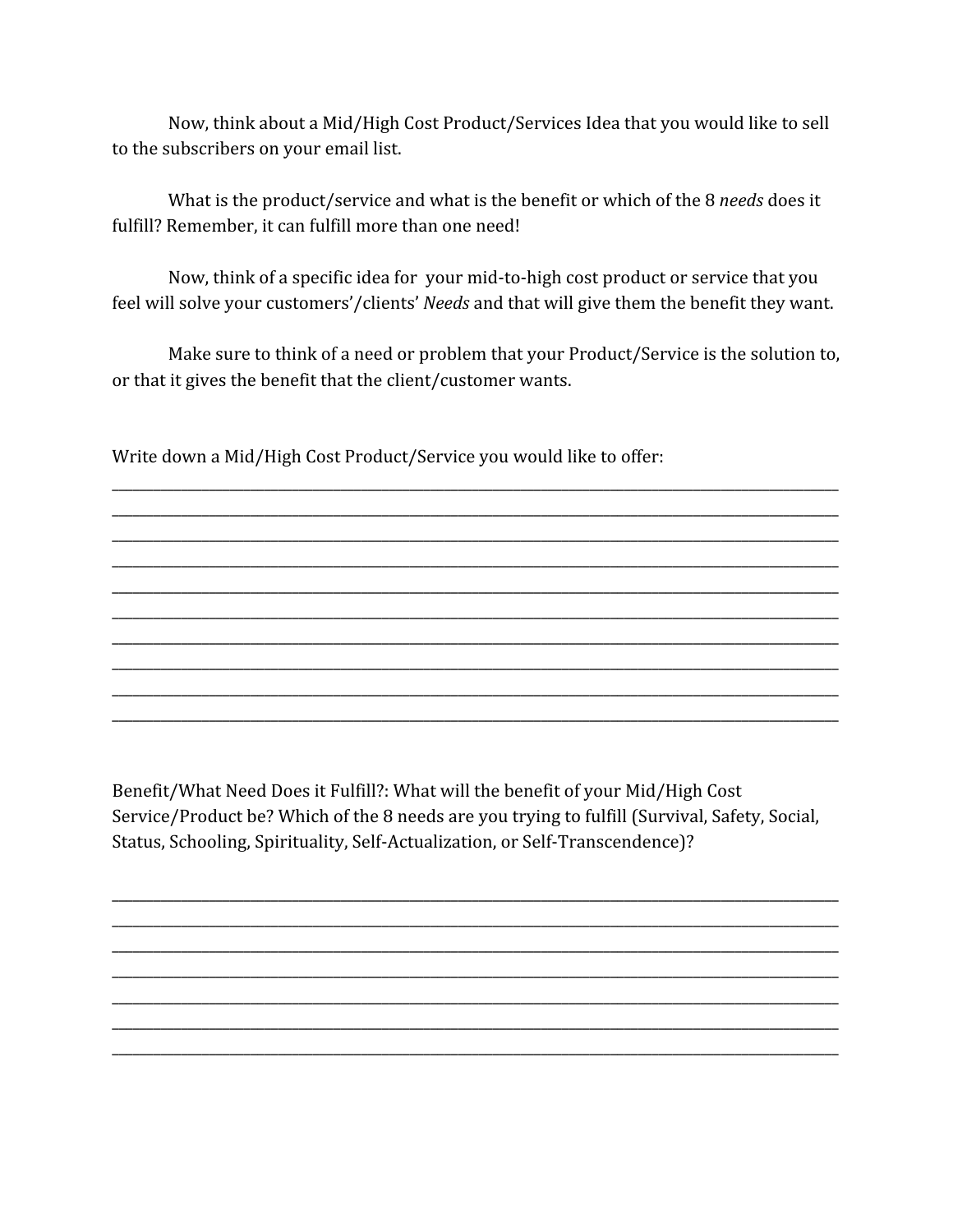Appearance/Design: What will be your Mid/High Cost Product's/Service's appearance or design? Colors? Font?

Warranty: Will you have a warranty? Guarantee?

Quality/Brand: What will your Mid/High Cost Product's/Service's quality or brand be? Upscale? Relaxed? Scientific? Spiritual? How will you want your client/customer to feel when they buy it?

Packaging: Will your Mid/High Cost Product/Service come in specific packaging? Paper? Plastic?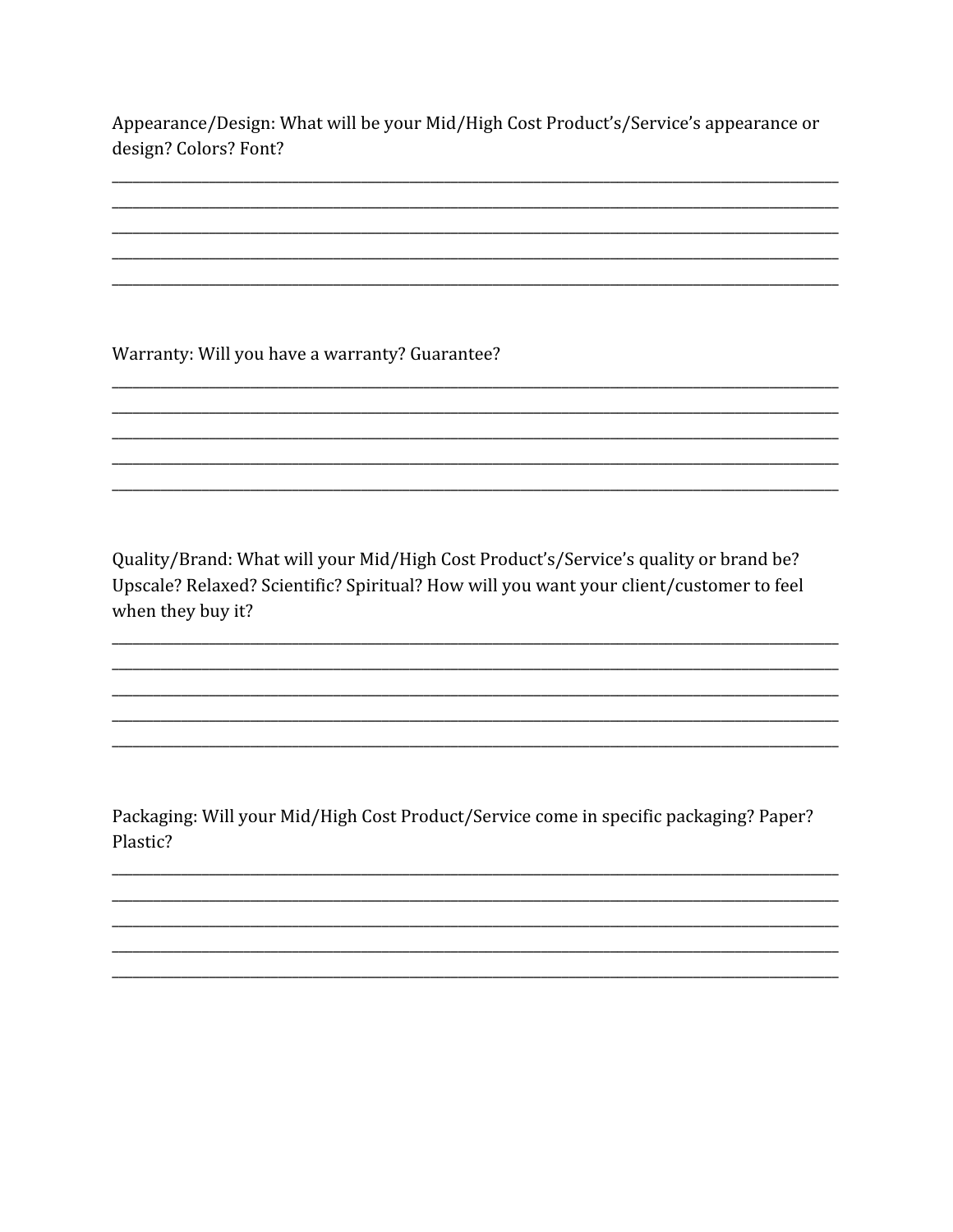## **PRICE**

Price refers to the pricing strategy for products and services and how it will affect customers. Pricing doesn't just include the selling price. It also includes discounts, payment arrangements, credit/payment terms, or any other price-matching services offered. When you decide on pricing, it's important to consider the business's position in the current marketplace. For example, if your business is advertised as a high-end coaching, your pricing should reflect that.

Selling Price: What will be the regular price of your Mid/High Cost Service/Product?

Discount: Will you offer discounts? If so, what is the discount and when will you offer it? Will there be early-bird discounts? Special promotions? VIP discounts? Will you offer previous customers referral bonuses?

Payment Arrangements: Where will people pay you? PayPal? Venmo? Stipe? By check? Through Facebook? Bank transfer? Cash? Will they pay up front? After?

Price-Matching: Will you price-match?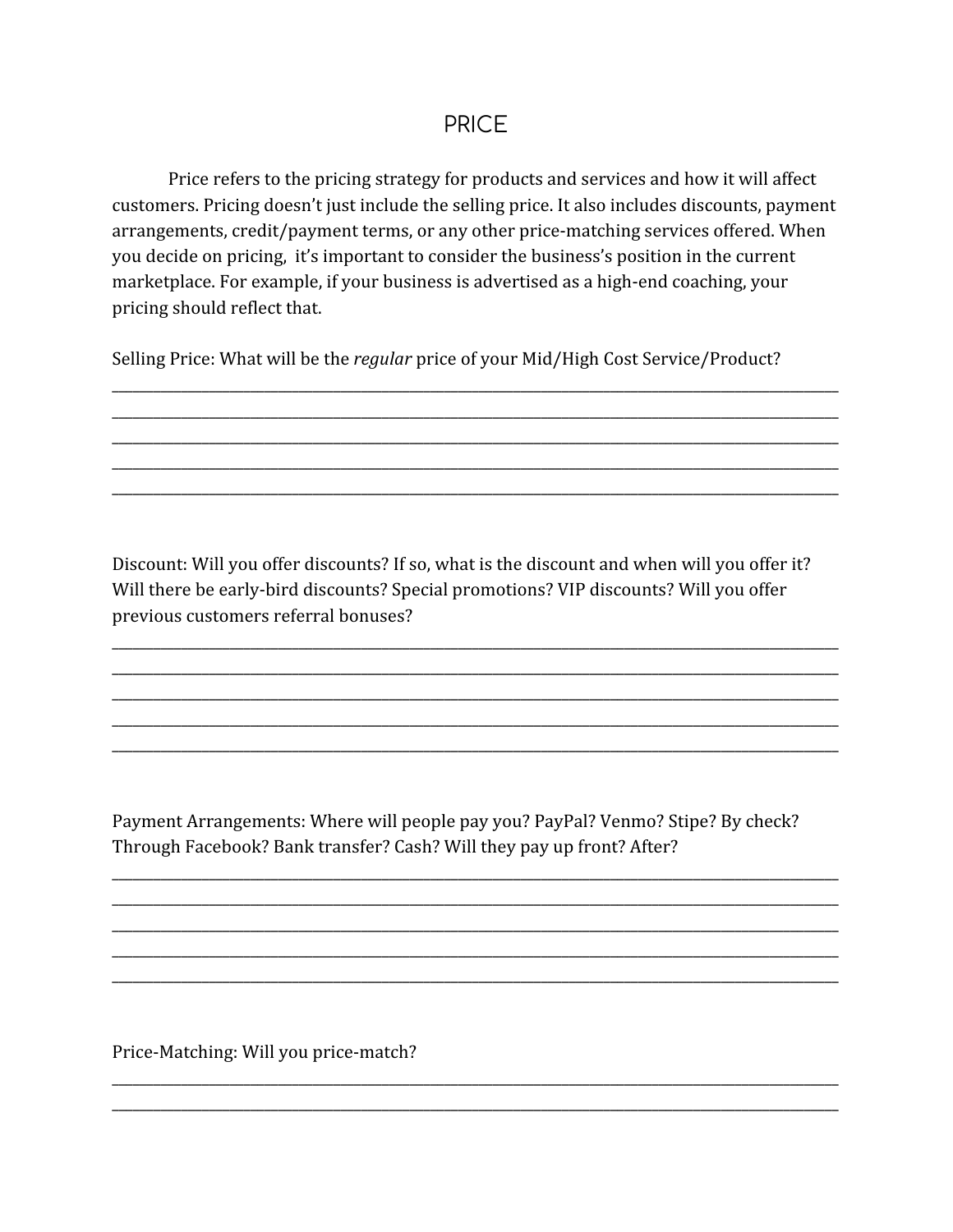Will you offer payment plans? Credit options? (great for mid-to-high cost offers)

\_\_\_\_\_\_\_\_\_\_\_\_\_\_\_\_\_\_\_\_\_\_\_\_\_\_\_\_\_\_\_\_\_\_\_\_\_\_\_\_\_\_\_\_\_\_\_\_\_\_\_\_\_\_\_\_\_\_\_\_\_\_\_\_\_\_\_\_\_\_\_\_\_\_\_\_\_\_\_\_\_\_\_\_\_\_\_\_\_\_\_\_\_\_\_\_\_\_\_\_\_\_\_\_\_ \_\_\_\_\_\_\_\_\_\_\_\_\_\_\_\_\_\_\_\_\_\_\_\_\_\_\_\_\_\_\_\_\_\_\_\_\_\_\_\_\_\_\_\_\_\_\_\_\_\_\_\_\_\_\_\_\_\_\_\_\_\_\_\_\_\_\_\_\_\_\_\_\_\_\_\_\_\_\_\_\_\_\_\_\_\_\_\_\_\_\_\_\_\_\_\_\_\_\_\_\_\_\_\_\_ \_\_\_\_\_\_\_\_\_\_\_\_\_\_\_\_\_\_\_\_\_\_\_\_\_\_\_\_\_\_\_\_\_\_\_\_\_\_\_\_\_\_\_\_\_\_\_\_\_\_\_\_\_\_\_\_\_\_\_\_\_\_\_\_\_\_\_\_\_\_\_\_\_\_\_\_\_\_\_\_\_\_\_\_\_\_\_\_\_\_\_\_\_\_\_\_\_\_\_\_\_\_\_\_\_

\_\_\_\_\_\_\_\_\_\_\_\_\_\_\_\_\_\_\_\_\_\_\_\_\_\_\_\_\_\_\_\_\_\_\_\_\_\_\_\_\_\_\_\_\_\_\_\_\_\_\_\_\_\_\_\_\_\_\_\_\_\_\_\_\_\_\_\_\_\_\_\_\_\_\_\_\_\_\_\_\_\_\_\_\_\_\_\_\_\_\_\_\_\_\_\_\_\_\_\_\_\_\_\_\_ \_\_\_\_\_\_\_\_\_\_\_\_\_\_\_\_\_\_\_\_\_\_\_\_\_\_\_\_\_\_\_\_\_\_\_\_\_\_\_\_\_\_\_\_\_\_\_\_\_\_\_\_\_\_\_\_\_\_\_\_\_\_\_\_\_\_\_\_\_\_\_\_\_\_\_\_\_\_\_\_\_\_\_\_\_\_\_\_\_\_\_\_\_\_\_\_\_\_\_\_\_\_\_\_\_ \_\_\_\_\_\_\_\_\_\_\_\_\_\_\_\_\_\_\_\_\_\_\_\_\_\_\_\_\_\_\_\_\_\_\_\_\_\_\_\_\_\_\_\_\_\_\_\_\_\_\_\_\_\_\_\_\_\_\_\_\_\_\_\_\_\_\_\_\_\_\_\_\_\_\_\_\_\_\_\_\_\_\_\_\_\_\_\_\_\_\_\_\_\_\_\_\_\_\_\_\_\_\_\_\_ \_\_\_\_\_\_\_\_\_\_\_\_\_\_\_\_\_\_\_\_\_\_\_\_\_\_\_\_\_\_\_\_\_\_\_\_\_\_\_\_\_\_\_\_\_\_\_\_\_\_\_\_\_\_\_\_\_\_\_\_\_\_\_\_\_\_\_\_\_\_\_\_\_\_\_\_\_\_\_\_\_\_\_\_\_\_\_\_\_\_\_\_\_\_\_\_\_\_\_\_\_\_\_\_\_ \_\_\_\_\_\_\_\_\_\_\_\_\_\_\_\_\_\_\_\_\_\_\_\_\_\_\_\_\_\_\_\_\_\_\_\_\_\_\_\_\_\_\_\_\_\_\_\_\_\_\_\_\_\_\_\_\_\_\_\_\_\_\_\_\_\_\_\_\_\_\_\_\_\_\_\_\_\_\_\_\_\_\_\_\_\_\_\_\_\_\_\_\_\_\_\_\_\_\_\_\_\_\_\_\_

*Once you have come up with a great idea for your Mid/High Cost Product/Service, the next phase is detective work!*

## 2. The Detective Phase.

In the detectie phase, it's time to find Mid/High Cost Products/Services that are similar to yours and compare them. Make sure to keep an organized record of what you learn. This will come in handy later. Many think comparing and competing is bad. Entrepreneurs who are set on succeeding, however, know that comparing and competing is a *great* thing. Why? Because you have the advantage of learning if there's a viable market for your specific Mid/High Cost Product/Service, and also learning what can be done better.

If you're creating a program, for example, you can search through a program directory (like Udemy) to see if a program like yours already exists. If you find a similar one, start taking notes.

Make note of how popular it is and jot down what people are saying about it. Also write down what people like and don't like about it. What do they want more of or feel is missing? Ask, "Is the length good? What is the title? The price? The branding? Who bought this program? Men? Women? Can you tell their ages?"

Also, try and read between the lines, their psychographics. Can you tell people's personalities? If they have certain values or aspirations? What their desires/fears are?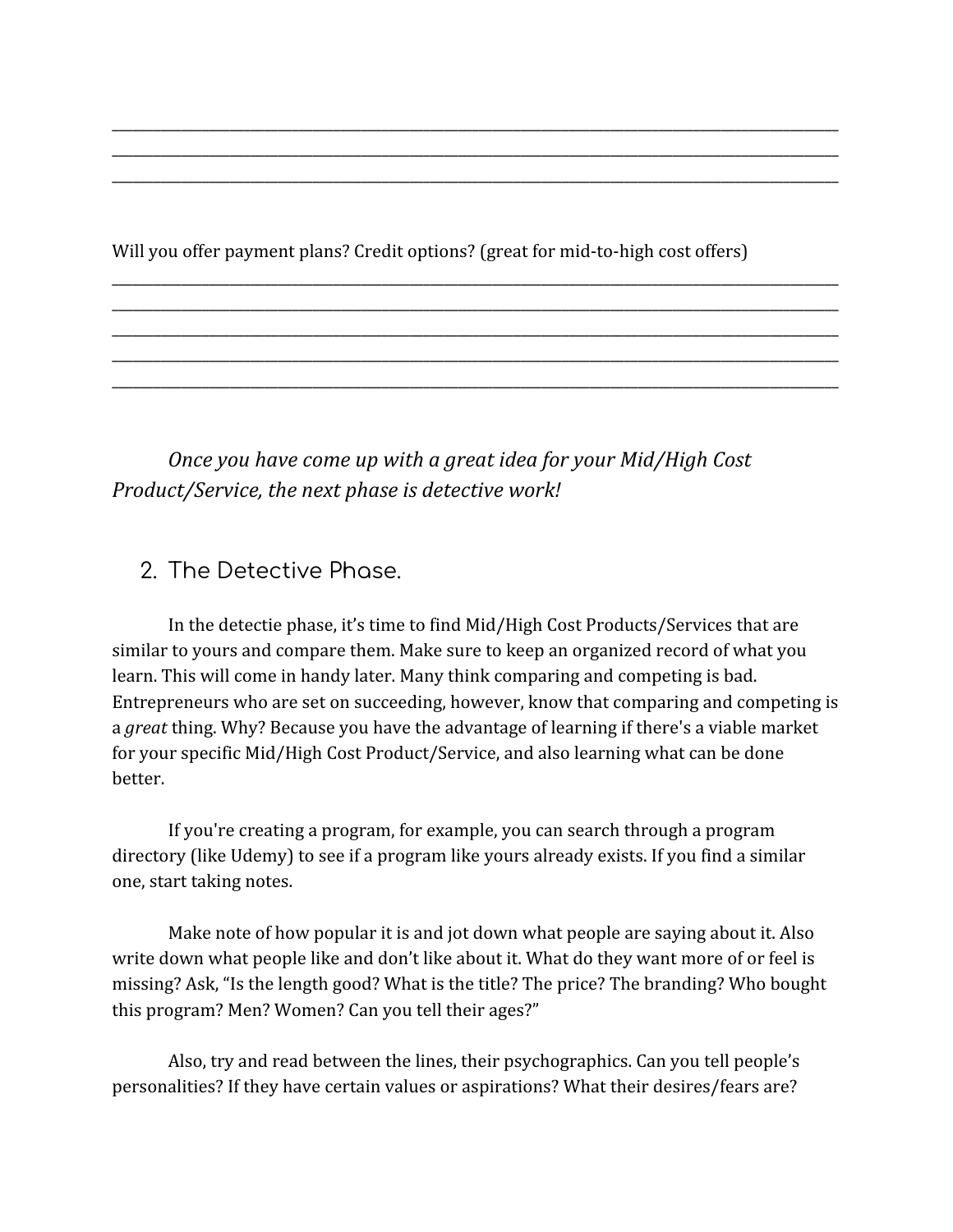What hierarchy of need they are trying to fulfill? Make sure to pay attention to EVERYTHING you can. These comparisons will help you to create a better version of what's already out there. Asking these questions will help you create a better version of what they are already getting.

# **DETECTIVE FINDINGS**

Where: Where did you find similar Mid/High Cost Products/Services? What are the price points?

What are some competitor brandings?

What are some of your competitor prices?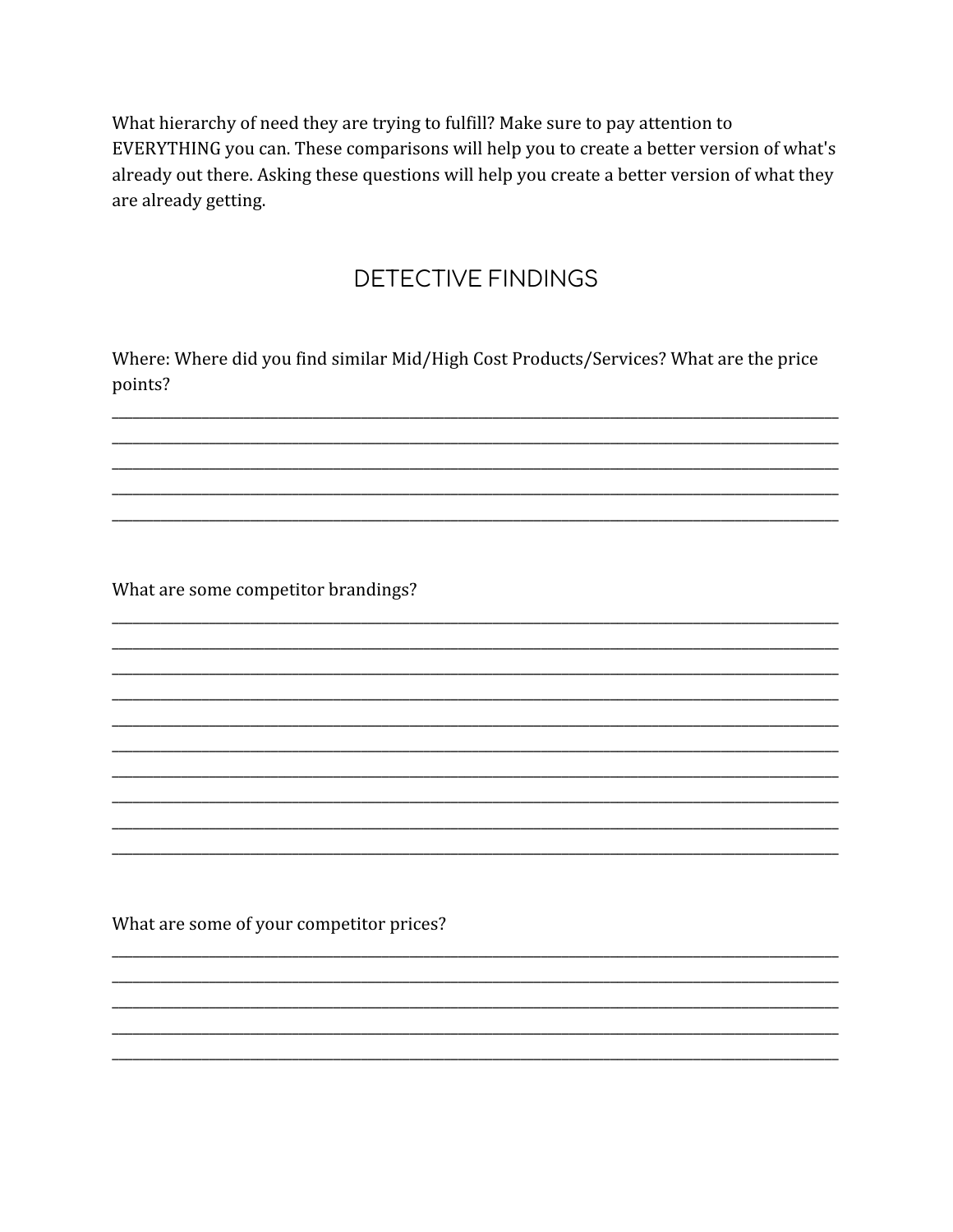Who bought the Mid/High Cost Product/Service? Men? Women? Age range? Moms? Be as specific as you can.

What are the customer's/client's psychographics? Can you tell people's personalities? Character? Do they have certain values or aspirations? What are their desires/fears? Can you tell which hierarchy of need they are trying to fulfill?

Did buyers leave comments/reviews? Good? Bad? What would they like to see more of? Less of? Was the program too long? Too short?

Is there anything else noteworthy about the buyers?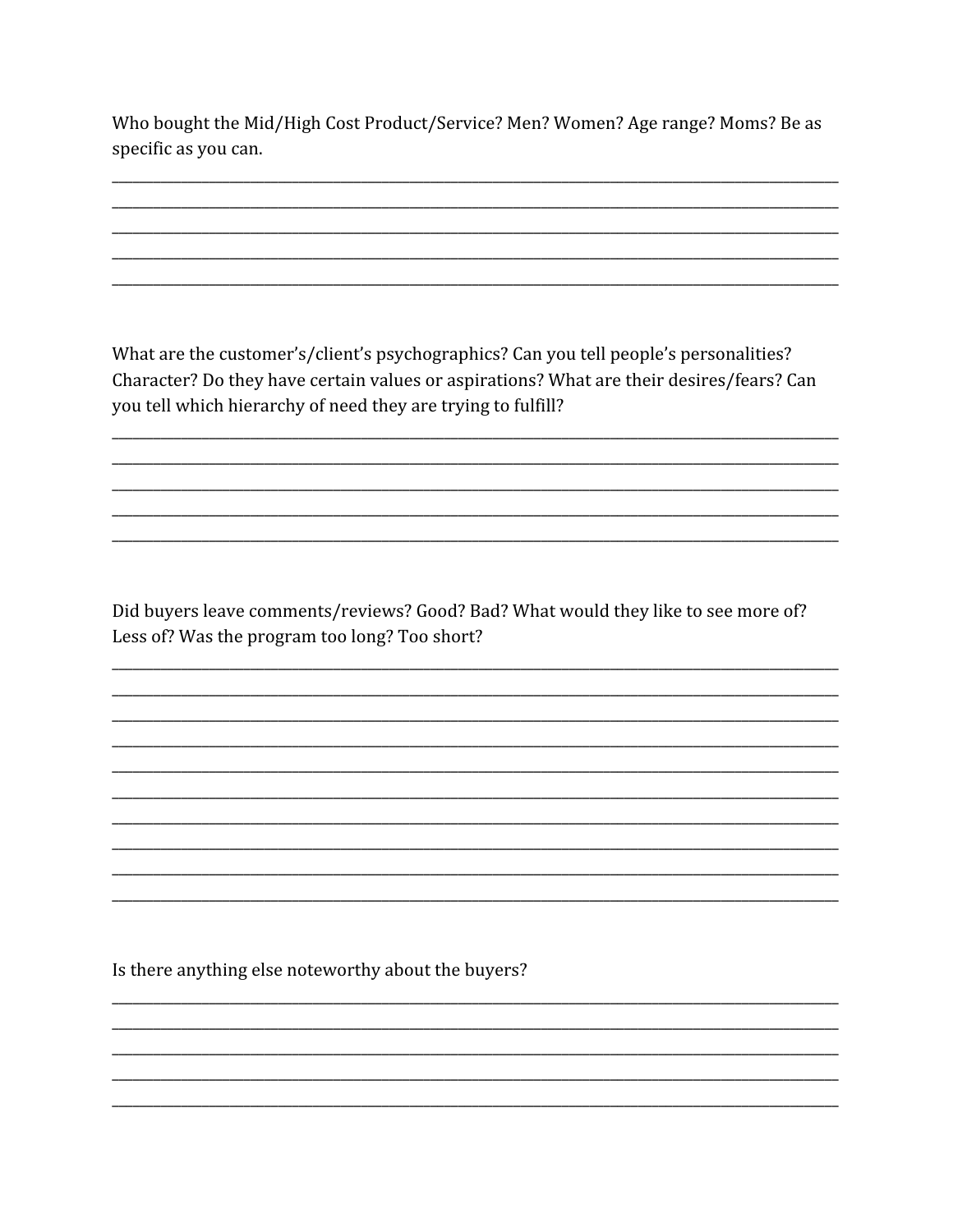After you have compared a few Mid/High Cost Products/Services to your idea, it's time to go back to the drawing board, and tighten up your Mid/High Cost Product/Service Idea. Go back to your initial notes and compare. Tweak it, edit it, make it better, more targeted toward specific needs.

Then complete the following:

## PLACE

Place refers to where your Mid/High Cost Product/Service is seen, made, sold, or distributed. In essence, place decisions are associated with distribution channels and ways of getting the product to customers/clients.

It's important to consider how accessible the Mid/High Cost Product or Service is and ensure that customers can easily find you. For example, you may want to provide your products/services over an e-commerce site/website, or through a third-party distributor.

A few great places to sell online e-products (great for courses/ebooks/trainings):

Kajabi Udemy Teachable Clickfunnels Thinkific Learnwords Podia Your Website A few great places to sell physical products:

Shopify Wix Big Commerce Square Online Store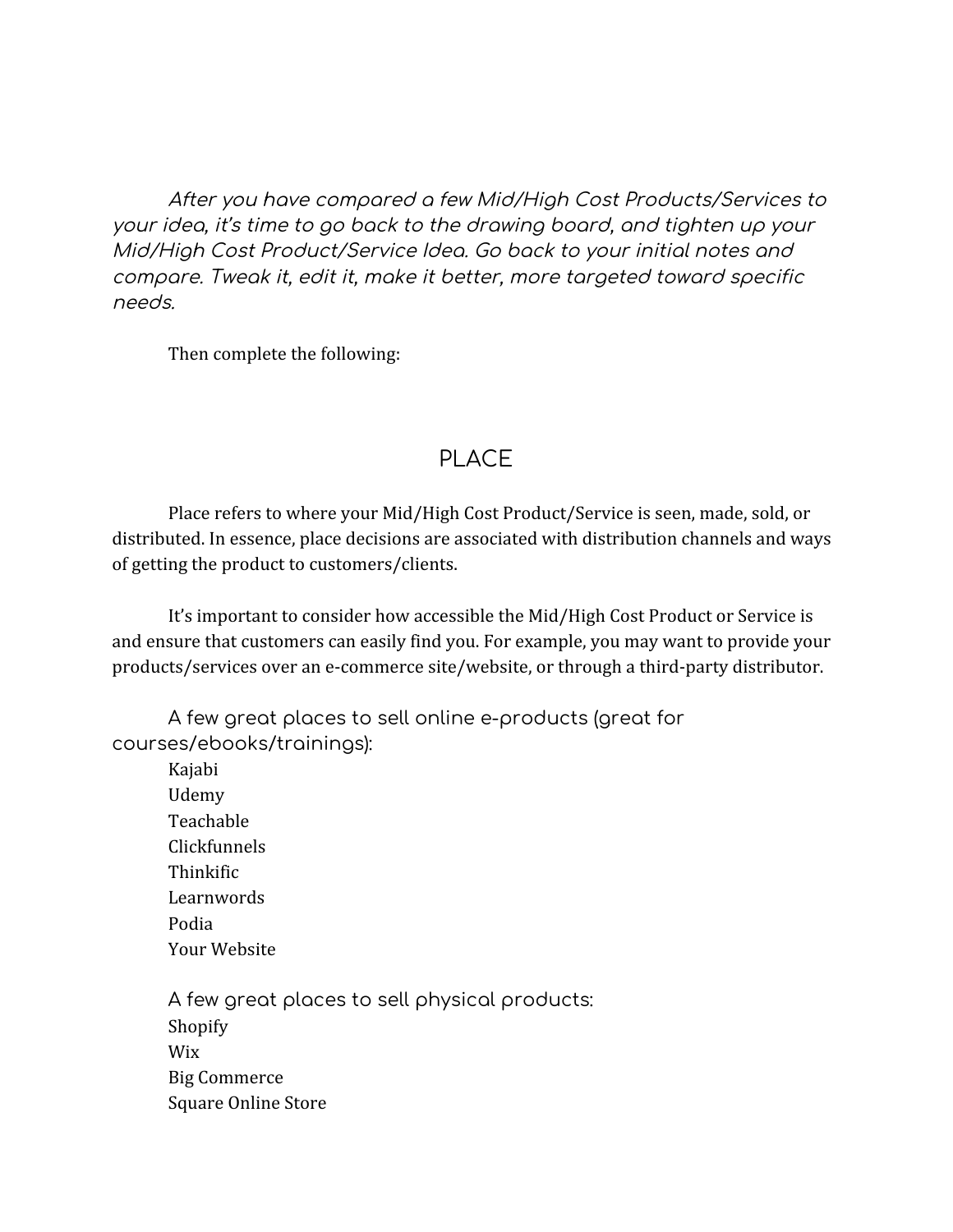Your Website Etsy

Pick one distribution channel: Website? Facebook group? Kajabi? Shopify? On 3rd party sites such as Amazon?

Logistics: What is the physical place of your Mid/High Cost Products/Services? Will they each have their own page? How will you get your Intro product/service to your client?

Location: If you are in the service industry, will you utilize Facetime? Phone? Zoom? Where will your Mid/High Cost Product/Service be provided? If you have physical products, will you ship to their home?

Market/Niche Coverage: Which market/niche are you focusing on? There are two basic markets you can sell to: consumer and business. Is your niche a specific gender? Have a specific income? Are they world-wide or in a specific country? Are they dog-owners? Spiritual? (You can pick several, but how you market to them will be different)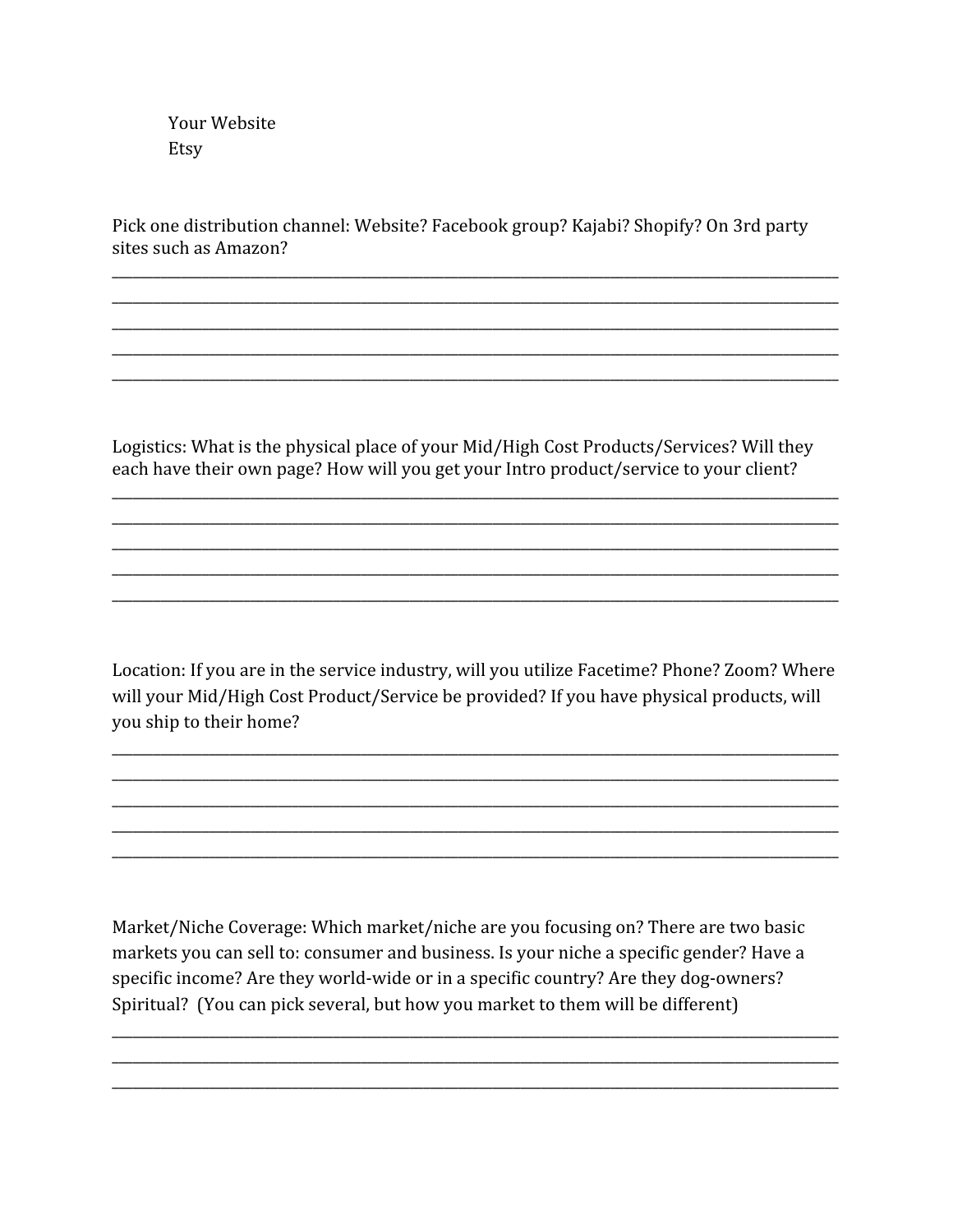# PROMOTION

\_\_\_\_\_\_\_\_\_\_\_\_\_\_\_\_\_\_\_\_\_\_\_\_\_\_\_\_\_\_\_\_\_\_\_\_\_\_\_\_\_\_\_\_\_\_\_\_\_\_\_\_\_\_\_\_\_\_\_\_\_\_\_\_\_\_\_\_\_\_\_\_\_\_\_\_\_\_\_\_\_\_\_\_\_\_\_\_\_\_\_\_\_\_\_\_\_\_\_\_\_\_\_\_\_ \_\_\_\_\_\_\_\_\_\_\_\_\_\_\_\_\_\_\_\_\_\_\_\_\_\_\_\_\_\_\_\_\_\_\_\_\_\_\_\_\_\_\_\_\_\_\_\_\_\_\_\_\_\_\_\_\_\_\_\_\_\_\_\_\_\_\_\_\_\_\_\_\_\_\_\_\_\_\_\_\_\_\_\_\_\_\_\_\_\_\_\_\_\_\_\_\_\_\_\_\_\_\_\_\_

Promotion refers to the activities that make the business or Product/Service more known to your ideal clients. It includes items such as sponsorships, advertising, and public relations activities. Since promotion costs can be substantial, it is important to perform a break-even analysis when making promotion decisions. It is important to understand the value of a customer and whether it is worth conducting promotions to acquire them.

\_\_\_\_\_\_\_\_\_\_\_\_\_\_\_\_\_\_\_\_\_\_\_\_\_\_\_\_\_\_\_\_\_\_\_\_\_\_\_\_\_\_\_\_\_\_\_\_\_\_\_\_\_\_\_\_\_\_\_\_\_\_\_\_\_\_\_\_\_\_\_\_\_\_\_\_\_\_\_\_\_\_\_\_\_\_\_\_\_\_\_\_\_\_\_\_\_\_\_\_\_\_\_\_\_ \_\_\_\_\_\_\_\_\_\_\_\_\_\_\_\_\_\_\_\_\_\_\_\_\_\_\_\_\_\_\_\_\_\_\_\_\_\_\_\_\_\_\_\_\_\_\_\_\_\_\_\_\_\_\_\_\_\_\_\_\_\_\_\_\_\_\_\_\_\_\_\_\_\_\_\_\_\_\_\_\_\_\_\_\_\_\_\_\_\_\_\_\_\_\_\_\_\_\_\_\_\_\_\_\_ \_\_\_\_\_\_\_\_\_\_\_\_\_\_\_\_\_\_\_\_\_\_\_\_\_\_\_\_\_\_\_\_\_\_\_\_\_\_\_\_\_\_\_\_\_\_\_\_\_\_\_\_\_\_\_\_\_\_\_\_\_\_\_\_\_\_\_\_\_\_\_\_\_\_\_\_\_\_\_\_\_\_\_\_\_\_\_\_\_\_\_\_\_\_\_\_\_\_\_\_\_\_\_\_\_ \_\_\_\_\_\_\_\_\_\_\_\_\_\_\_\_\_\_\_\_\_\_\_\_\_\_\_\_\_\_\_\_\_\_\_\_\_\_\_\_\_\_\_\_\_\_\_\_\_\_\_\_\_\_\_\_\_\_\_\_\_\_\_\_\_\_\_\_\_\_\_\_\_\_\_\_\_\_\_\_\_\_\_\_\_\_\_\_\_\_\_\_\_\_\_\_\_\_\_\_\_\_\_\_\_ \_\_\_\_\_\_\_\_\_\_\_\_\_\_\_\_\_\_\_\_\_\_\_\_\_\_\_\_\_\_\_\_\_\_\_\_\_\_\_\_\_\_\_\_\_\_\_\_\_\_\_\_\_\_\_\_\_\_\_\_\_\_\_\_\_\_\_\_\_\_\_\_\_\_\_\_\_\_\_\_\_\_\_\_\_\_\_\_\_\_\_\_\_\_\_\_\_\_\_\_\_\_\_\_\_

Sponsorship/Partnership: Will you look for sponsors? Will you have partners?

Advertizing: Where will you advertise? How will you get your product seen? (Facebook, Instagram, Pinterest, etc.)

\_\_\_\_\_\_\_\_\_\_\_\_\_\_\_\_\_\_\_\_\_\_\_\_\_\_\_\_\_\_\_\_\_\_\_\_\_\_\_\_\_\_\_\_\_\_\_\_\_\_\_\_\_\_\_\_\_\_\_\_\_\_\_\_\_\_\_\_\_\_\_\_\_\_\_\_\_\_\_\_\_\_\_\_\_\_\_\_\_\_\_\_\_\_\_\_\_\_\_\_\_\_\_\_\_ \_\_\_\_\_\_\_\_\_\_\_\_\_\_\_\_\_\_\_\_\_\_\_\_\_\_\_\_\_\_\_\_\_\_\_\_\_\_\_\_\_\_\_\_\_\_\_\_\_\_\_\_\_\_\_\_\_\_\_\_\_\_\_\_\_\_\_\_\_\_\_\_\_\_\_\_\_\_\_\_\_\_\_\_\_\_\_\_\_\_\_\_\_\_\_\_\_\_\_\_\_\_\_\_\_ \_\_\_\_\_\_\_\_\_\_\_\_\_\_\_\_\_\_\_\_\_\_\_\_\_\_\_\_\_\_\_\_\_\_\_\_\_\_\_\_\_\_\_\_\_\_\_\_\_\_\_\_\_\_\_\_\_\_\_\_\_\_\_\_\_\_\_\_\_\_\_\_\_\_\_\_\_\_\_\_\_\_\_\_\_\_\_\_\_\_\_\_\_\_\_\_\_\_\_\_\_\_\_\_\_ \_\_\_\_\_\_\_\_\_\_\_\_\_\_\_\_\_\_\_\_\_\_\_\_\_\_\_\_\_\_\_\_\_\_\_\_\_\_\_\_\_\_\_\_\_\_\_\_\_\_\_\_\_\_\_\_\_\_\_\_\_\_\_\_\_\_\_\_\_\_\_\_\_\_\_\_\_\_\_\_\_\_\_\_\_\_\_\_\_\_\_\_\_\_\_\_\_\_\_\_\_\_\_\_\_ \_\_\_\_\_\_\_\_\_\_\_\_\_\_\_\_\_\_\_\_\_\_\_\_\_\_\_\_\_\_\_\_\_\_\_\_\_\_\_\_\_\_\_\_\_\_\_\_\_\_\_\_\_\_\_\_\_\_\_\_\_\_\_\_\_\_\_\_\_\_\_\_\_\_\_\_\_\_\_\_\_\_\_\_\_\_\_\_\_\_\_\_\_\_\_\_\_\_\_\_\_\_\_\_\_ \_\_\_\_\_\_\_\_\_\_\_\_\_\_\_\_\_\_\_\_\_\_\_\_\_\_\_\_\_\_\_\_\_\_\_\_\_\_\_\_\_\_\_\_\_\_\_\_\_\_\_\_\_\_\_\_\_\_\_\_\_\_\_\_\_\_\_\_\_\_\_\_\_\_\_\_\_\_\_\_\_\_\_\_\_\_\_\_\_\_\_\_\_\_\_\_\_\_\_\_\_\_\_\_\_ \_\_\_\_\_\_\_\_\_\_\_\_\_\_\_\_\_\_\_\_\_\_\_\_\_\_\_\_\_\_\_\_\_\_\_\_\_\_\_\_\_\_\_\_\_\_\_\_\_\_\_\_\_\_\_\_\_\_\_\_\_\_\_\_\_\_\_\_\_\_\_\_\_\_\_\_\_\_\_\_\_\_\_\_\_\_\_\_\_\_\_\_\_\_\_\_\_\_\_\_\_\_\_\_\_ \_\_\_\_\_\_\_\_\_\_\_\_\_\_\_\_\_\_\_\_\_\_\_\_\_\_\_\_\_\_\_\_\_\_\_\_\_\_\_\_\_\_\_\_\_\_\_\_\_\_\_\_\_\_\_\_\_\_\_\_\_\_\_\_\_\_\_\_\_\_\_\_\_\_\_\_\_\_\_\_\_\_\_\_\_\_\_\_\_\_\_\_\_\_\_\_\_\_\_\_\_\_\_\_\_ \_\_\_\_\_\_\_\_\_\_\_\_\_\_\_\_\_\_\_\_\_\_\_\_\_\_\_\_\_\_\_\_\_\_\_\_\_\_\_\_\_\_\_\_\_\_\_\_\_\_\_\_\_\_\_\_\_\_\_\_\_\_\_\_\_\_\_\_\_\_\_\_\_\_\_\_\_\_\_\_\_\_\_\_\_\_\_\_\_\_\_\_\_\_\_\_\_\_\_\_\_\_\_\_\_ \_\_\_\_\_\_\_\_\_\_\_\_\_\_\_\_\_\_\_\_\_\_\_\_\_\_\_\_\_\_\_\_\_\_\_\_\_\_\_\_\_\_\_\_\_\_\_\_\_\_\_\_\_\_\_\_\_\_\_\_\_\_\_\_\_\_\_\_\_\_\_\_\_\_\_\_\_\_\_\_\_\_\_\_\_\_\_\_\_\_\_\_\_\_\_\_\_\_\_\_\_\_\_\_\_

Public Relations Activities: Public relations describes the actions a business or organization takes to shape perceptions of its brand and develop relationships with its customer base, target audience, partners, and other important stakeholders. By using public relations tools and activities, you can convert potential customers/clients into buyers of your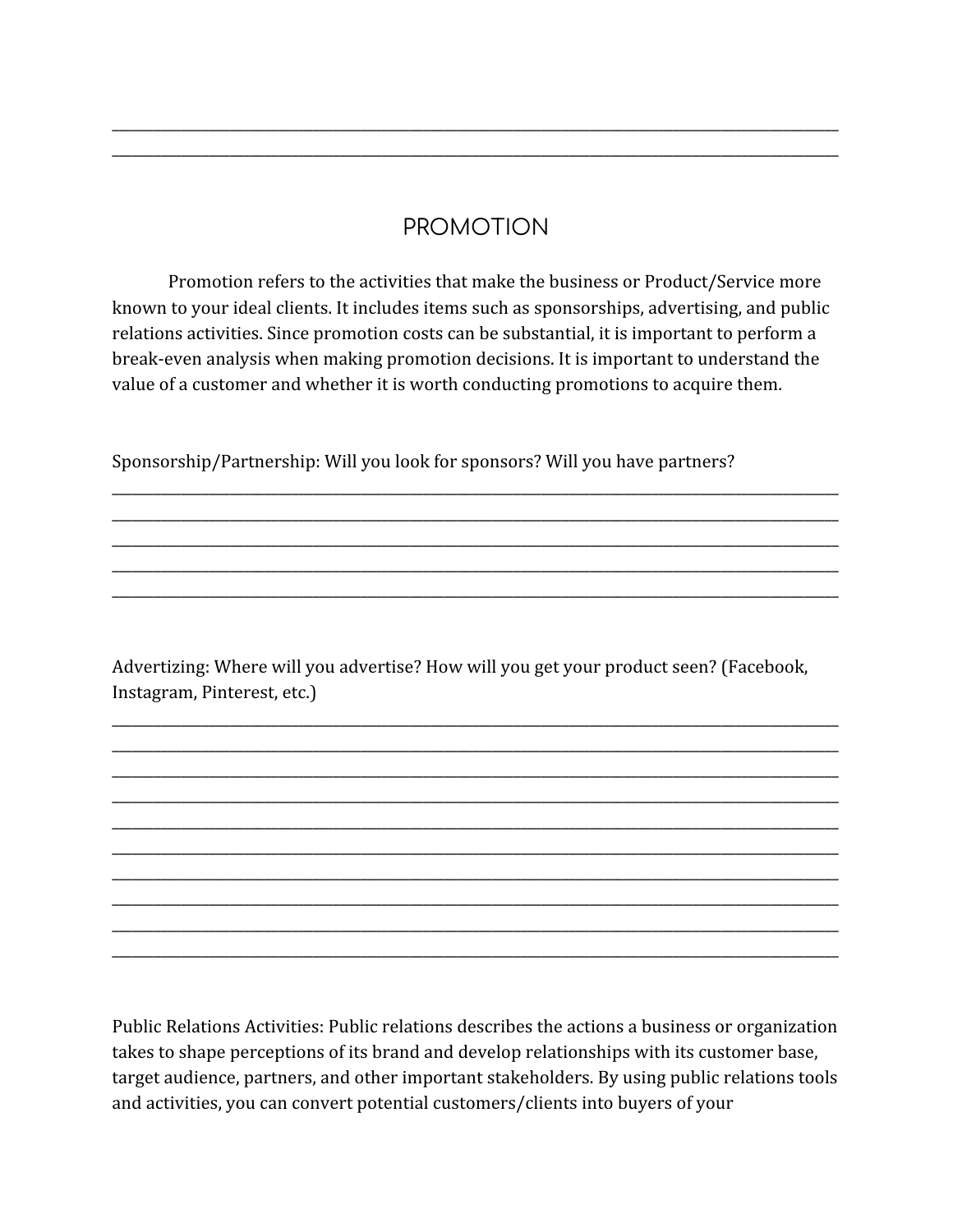Product/Service by earning trust, establishing valuable relationships, and building brand awareness. PR tools are cost-effective, and can give you a greater degree of control than advertising campaigns. Consider using PR tools like to build your business's reputation and to sell products.

\_\_\_\_\_\_\_\_\_\_\_\_\_\_\_\_\_\_\_\_\_\_\_\_\_\_\_\_\_\_\_\_\_\_\_\_\_\_\_\_\_\_\_\_\_\_\_\_\_\_\_\_\_\_\_\_\_\_\_\_\_\_\_\_\_\_\_\_\_\_\_\_\_\_\_\_\_\_\_\_\_\_\_\_\_\_\_\_\_\_\_\_\_\_\_\_\_\_\_\_\_\_\_\_\_ \_\_\_\_\_\_\_\_\_\_\_\_\_\_\_\_\_\_\_\_\_\_\_\_\_\_\_\_\_\_\_\_\_\_\_\_\_\_\_\_\_\_\_\_\_\_\_\_\_\_\_\_\_\_\_\_\_\_\_\_\_\_\_\_\_\_\_\_\_\_\_\_\_\_\_\_\_\_\_\_\_\_\_\_\_\_\_\_\_\_\_\_\_\_\_\_\_\_\_\_\_\_\_\_\_ \_\_\_\_\_\_\_\_\_\_\_\_\_\_\_\_\_\_\_\_\_\_\_\_\_\_\_\_\_\_\_\_\_\_\_\_\_\_\_\_\_\_\_\_\_\_\_\_\_\_\_\_\_\_\_\_\_\_\_\_\_\_\_\_\_\_\_\_\_\_\_\_\_\_\_\_\_\_\_\_\_\_\_\_\_\_\_\_\_\_\_\_\_\_\_\_\_\_\_\_\_\_\_\_\_ \_\_\_\_\_\_\_\_\_\_\_\_\_\_\_\_\_\_\_\_\_\_\_\_\_\_\_\_\_\_\_\_\_\_\_\_\_\_\_\_\_\_\_\_\_\_\_\_\_\_\_\_\_\_\_\_\_\_\_\_\_\_\_\_\_\_\_\_\_\_\_\_\_\_\_\_\_\_\_\_\_\_\_\_\_\_\_\_\_\_\_\_\_\_\_\_\_\_\_\_\_\_\_\_\_ \_\_\_\_\_\_\_\_\_\_\_\_\_\_\_\_\_\_\_\_\_\_\_\_\_\_\_\_\_\_\_\_\_\_\_\_\_\_\_\_\_\_\_\_\_\_\_\_\_\_\_\_\_\_\_\_\_\_\_\_\_\_\_\_\_\_\_\_\_\_\_\_\_\_\_\_\_\_\_\_\_\_\_\_\_\_\_\_\_\_\_\_\_\_\_\_\_\_\_\_\_\_\_\_\_

Media/News: Are you looking to get media coverage? If so, how can you make this happen? \_\_\_\_\_\_\_\_\_\_\_\_\_\_\_\_\_\_\_\_\_\_\_\_\_\_\_\_\_\_\_\_\_\_\_\_\_\_\_\_\_\_\_\_\_\_\_\_\_\_\_\_\_\_\_\_\_\_\_\_\_\_\_\_\_\_\_\_\_\_\_\_\_\_\_\_\_\_\_\_\_\_\_\_\_\_\_\_\_\_\_\_\_\_\_\_\_\_\_\_\_\_\_\_\_

\_\_\_\_\_\_\_\_\_\_\_\_\_\_\_\_\_\_\_\_\_\_\_\_\_\_\_\_\_\_\_\_\_\_\_\_\_\_\_\_\_\_\_\_\_\_\_\_\_\_\_\_\_\_\_\_\_\_\_\_\_\_\_\_\_\_\_\_\_\_\_\_\_\_\_\_\_\_\_\_\_\_\_\_\_\_\_\_\_\_\_\_\_\_\_\_\_\_\_\_\_\_\_\_\_ \_\_\_\_\_\_\_\_\_\_\_\_\_\_\_\_\_\_\_\_\_\_\_\_\_\_\_\_\_\_\_\_\_\_\_\_\_\_\_\_\_\_\_\_\_\_\_\_\_\_\_\_\_\_\_\_\_\_\_\_\_\_\_\_\_\_\_\_\_\_\_\_\_\_\_\_\_\_\_\_\_\_\_\_\_\_\_\_\_\_\_\_\_\_\_\_\_\_\_\_\_\_\_\_\_ \_\_\_\_\_\_\_\_\_\_\_\_\_\_\_\_\_\_\_\_\_\_\_\_\_\_\_\_\_\_\_\_\_\_\_\_\_\_\_\_\_\_\_\_\_\_\_\_\_\_\_\_\_\_\_\_\_\_\_\_\_\_\_\_\_\_\_\_\_\_\_\_\_\_\_\_\_\_\_\_\_\_\_\_\_\_\_\_\_\_\_\_\_\_\_\_\_\_\_\_\_\_\_\_\_ \_\_\_\_\_\_\_\_\_\_\_\_\_\_\_\_\_\_\_\_\_\_\_\_\_\_\_\_\_\_\_\_\_\_\_\_\_\_\_\_\_\_\_\_\_\_\_\_\_\_\_\_\_\_\_\_\_\_\_\_\_\_\_\_\_\_\_\_\_\_\_\_\_\_\_\_\_\_\_\_\_\_\_\_\_\_\_\_\_\_\_\_\_\_\_\_\_\_\_\_\_\_\_\_\_

*You don't need to solidify anything yet. That will come as we test and get feedback. The next phase is Mid/High Cost Product/Service Testing!*

## **3. Product/Service Testing**

Once you have done your stealthy detective work and have tightened up your Mid/High Cost Product/Service, it's time to test it to see if there is a viable market for it. Trust me, you don't want to spend weeks, months, or even years on creating a product or service that doesn't sell. This is why *testing your idea* is so important.

As you start sharing your idea, remember that you can continue to refine it, tweak it, and edit it.

In fact, speaking of editing, you can liken the process of product/service creation to writing a book. First, the book is written. Next, it gets in the hands of a content editor. Then the author goes back to the drawing board, revamps the book, then sends it back for more editing. In fact, when you write a book, the book goes through many rounds of editing and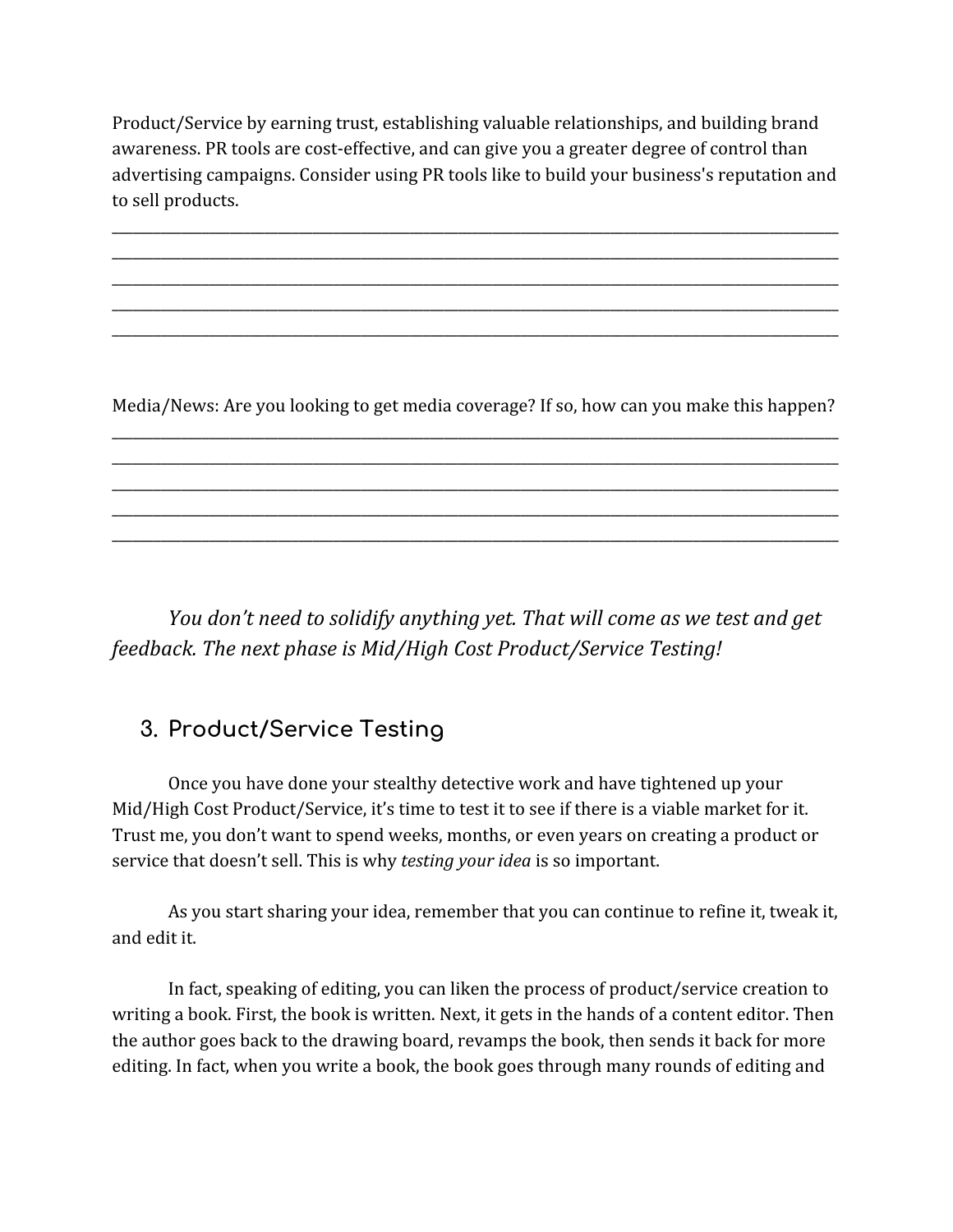tweaking. Every word is carefully selected, and there are hundreds of moving parts that have to come together seamlessly to create one story.

Just as authors need editors to help them improve on their books, business owners need a similar editing/refining/improvement process. It's important to go through several stages of "editing" your Mid/High Cost Product/Service Idea before it's ready for your customers/clients and before it's ready to sell.

This process will help you 1. Create a Mid/High Cost Product/Service your people will want to buy, 2. Make your sales so much easier, and 3. Result in an amazing Mid.High Cost Product/Service. This starts with testing and getting feedback.

A tested Mid/HIgh Cost Product/Service Idea is a much more mature idea. In the process of testing it out, you'll quickly get feedback, honest feedback—sometimes harsh feedback. Some will give you a guttural response (especially complete strangers) and say something like, "That's the stupidest idea I ever heard." I know it's hard, but don't take it personally. Plus don't worry, most will be much kinder than that. Most will either give positive feedback or will say something like, "that's a nice idea... but have you thought about...?"

*But, what if people steal my program and idea?* Seriously, don't worry about that. This idea, if you create it like I've coached you to, it will be a creation of your heart, your core values, your message, your mission statement, YOUR BRANDING. No one on the entire planet has your heart. This Mid/High Cost Product/Service creation is uniquely YOU.

Plus, consider this: the difference between you (amazing entrepreneur) and the next wanna be entrepreneur is that you are 100 % committed to your product or service and you will actually see it to completion.

Here's the thing, the more you *share* your Mid/High Cost Product/Service idea, a) either the *better* that idea becomes (because you are tweaking as you go), or b) the more it becomes apparent to you that the idea is not a good one.

So share your Mid/High Cost Product/Service Idea with friends, family, people in your mastermind group, people in your community and even complete strangers!

## Here are a few ways you can test your Mid/High Cost Product/Service Idea: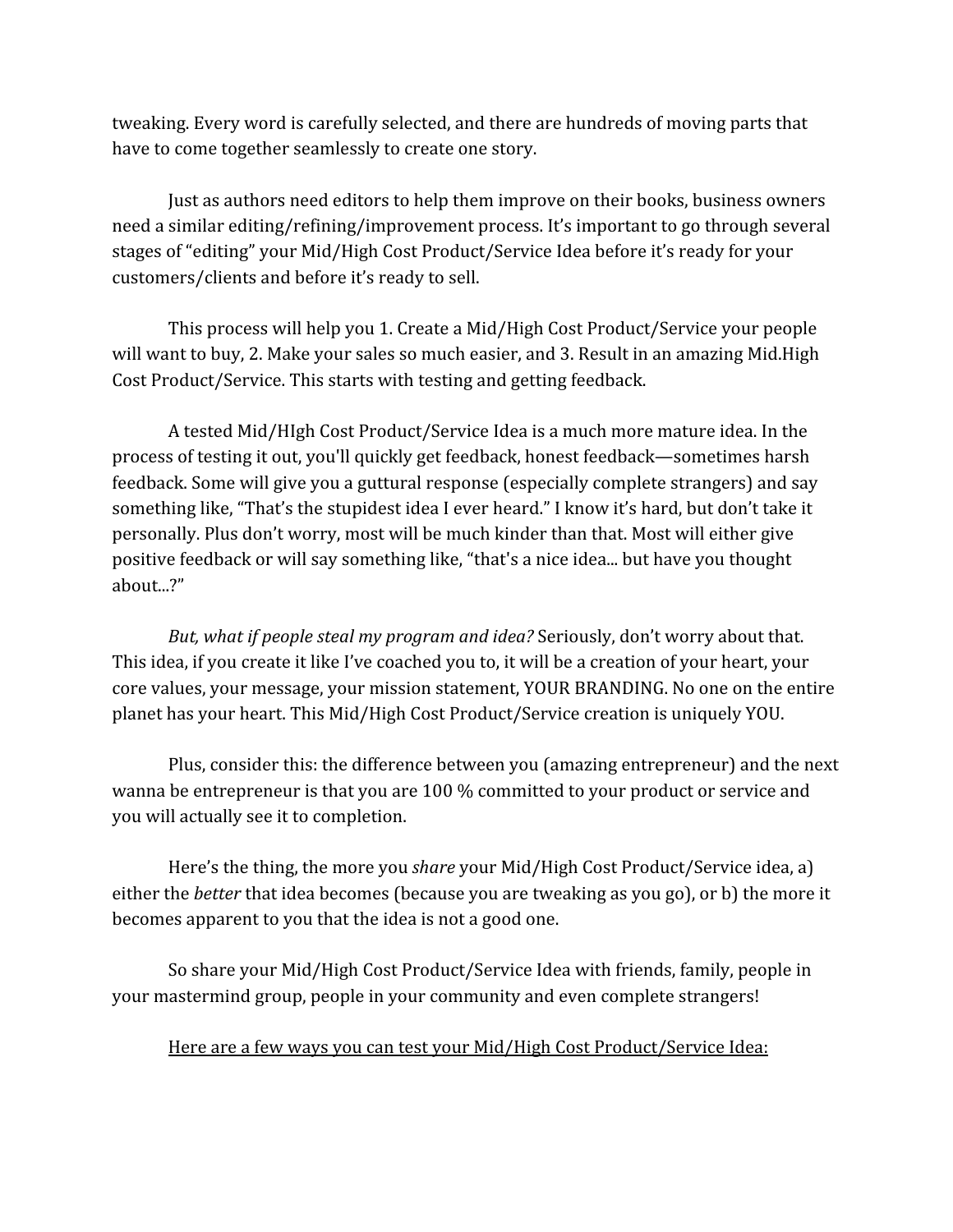- 1. Ask trusted friends/family to fill out surveys
- 2. Ask people in targeted Facebook Groups to give you feedback on your Product/Service idea.
- 3. Ask other entrepreneurs for honest feedback
- 4. Go to groups like Reddit and ask for feedback

Questions to consider: What is the ideal price point? What is the best name for my Mid/High Cost Product/Service? Is it best to sell as a high-end product or an affordable budget-friendly product?

After you have done some detective work and have tested and tweaked and tested and tweaked, you will have accomplished the following: 1. You will have discovered whether your Mid/High Product/Service is sellable, and 2. You will have a very clear vision of what your Mid/High Cist Product/Service is and what the right market is for it.

Let's assume there's a huge interest for your Mid/High Cost Product/Service. Most would go ahead and start the Creation Phase at this point.

But not so fast…

You won't truly know whether your Mid/High Cost Product/Service is sellable until you… well, sell it!

Which leads us to the next phase: Pre-Selling.

## **4. Pre-Sell Your Mid/High Cost Product/Service Phase**

As entrepreneurs, we have to think about ourselves first sometimes. It's vital for the sustainability and growth of your business to use your time wisely. This is why it's a good idea to pre-sell your Mid/High Cost Product/Service. So you don't lose days, weeks, months, years on creating a product that bombs.

A lot of times people say they will buy a product, but when it comes to pay, they don't. True validation comes from people actually paying you for that idea. And yes, even before you have created it.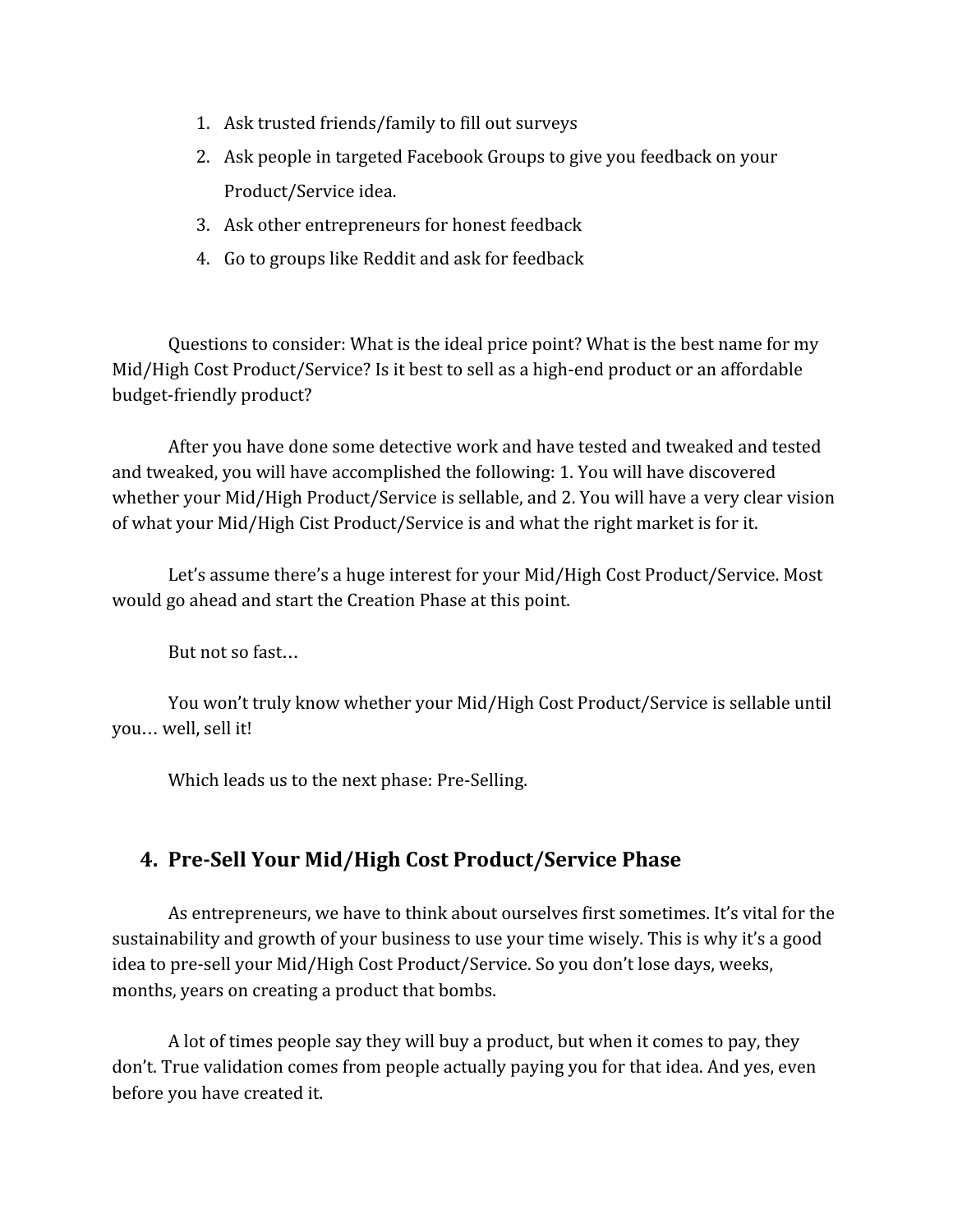A good way to pre-sell your Mid/High Cost Product/Service is to ask for payments from your client/customer upfront (again, before the product is even created).

For those clients who take you up on the offer and pre-buy, you can give them a special reduced "VIP" price for doing so.

But how do I pre-sell anything if I don't have a large following, an email list, or other? This is where paid advertising comes in handy. You're going to have to invest a little money to find out whether or not a targeted audience on a social media platform like Facebook, for example, would be willing to pay you for your Mid/High Cost Product/Service.

Just a heads up. By this point in the process, you'll want to have almost fully developed your Mid/High Cost Product/Service, to truly understand the ins and outs of what this Mid/High Cost Product/Service will become so you can set up a sales page as you would if it really existed.

You could drive traffic directly to that page from Facebook, or you could try something like collecting registrants to pre-sell a webinar, which could convert even higher for you since you'd be building a relationship with those prospects at the same time before your pitch.

Either way, you'll want to be up front with your clients/customers and tell them the product is not yet fully created, but you give them something for buying early, like a Freebie or a special VIP price.

*Once you know you have a Mid/High Product/Service that sells, the next phase is to Create Your Mid/High Cost Product/Service!*

## **5. Creating YourMid/High Cost Product/Service!**

**The next step** is to create the Actual Product/Service! If you feel you have a viable idea, and you have received good feedback from trusted sources, and you have buyers, this is the time to create the actual product/service.